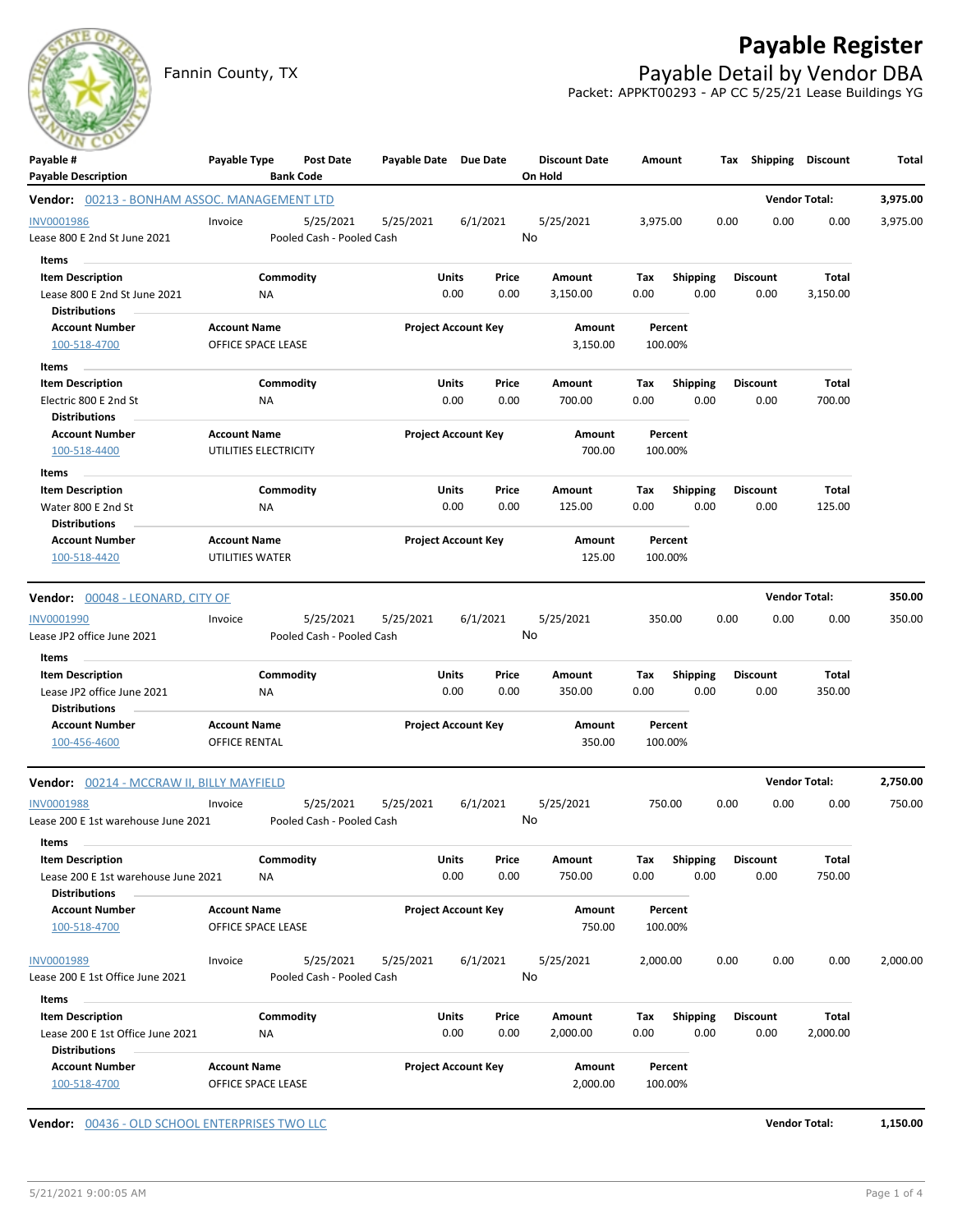| <b>Payable Register</b>           |                     |                           |                     |                            |       |                      |          |          |      |                 | Packet: APPKT00293 - AP CC 5/25/21 Lease Buildings YG |              |
|-----------------------------------|---------------------|---------------------------|---------------------|----------------------------|-------|----------------------|----------|----------|------|-----------------|-------------------------------------------------------|--------------|
| Payable #                         | Payable Type        | <b>Post Date</b>          | <b>Pavable Date</b> | Due Date                   |       | <b>Discount Date</b> | Amount   |          | Tax  | <b>Shipping</b> | <b>Discount</b>                                       | <b>Total</b> |
| <b>Payable Description</b>        |                     | <b>Bank Code</b>          |                     |                            |       | On Hold              |          |          |      |                 |                                                       |              |
| <b>INV0001987</b>                 | Invoice             | 5/25/2021                 | 5/25/2021           | 6/1/2021                   |       | 5/25/2021            | 1,150.00 |          | 0.00 | 0.00            | 0.00                                                  | 1,150.00     |
| Lease 108 E Sam Rayburn June 2021 |                     | Pooled Cash - Pooled Cash |                     |                            |       | No                   |          |          |      |                 |                                                       |              |
| Items                             |                     |                           |                     |                            |       |                      |          |          |      |                 |                                                       |              |
| <b>Item Description</b>           |                     | Commodity                 |                     | <b>Units</b>               | Price | Amount               | Tax      | Shipping |      | <b>Discount</b> | Total                                                 |              |
| Lease 108 E Sam Rayburn June 2021 | <b>NA</b>           |                           |                     | 0.00                       | 0.00  | 1,150.00             | 0.00     | 0.00     |      | 0.00            | 1,150.00                                              |              |
| <b>Distributions</b>              |                     |                           |                     |                            |       |                      |          |          |      |                 |                                                       |              |
| <b>Account Number</b>             | <b>Account Name</b> |                           |                     | <b>Project Account Key</b> |       | Amount               |          | Percent  |      |                 |                                                       |              |
| 100-518-4700                      | OFFICE SPACE LEASE  |                           |                     |                            |       | 1,150.00             |          | 100.00%  |      |                 |                                                       |              |
|                                   |                     |                           |                     |                            |       |                      |          |          |      |                 |                                                       |              |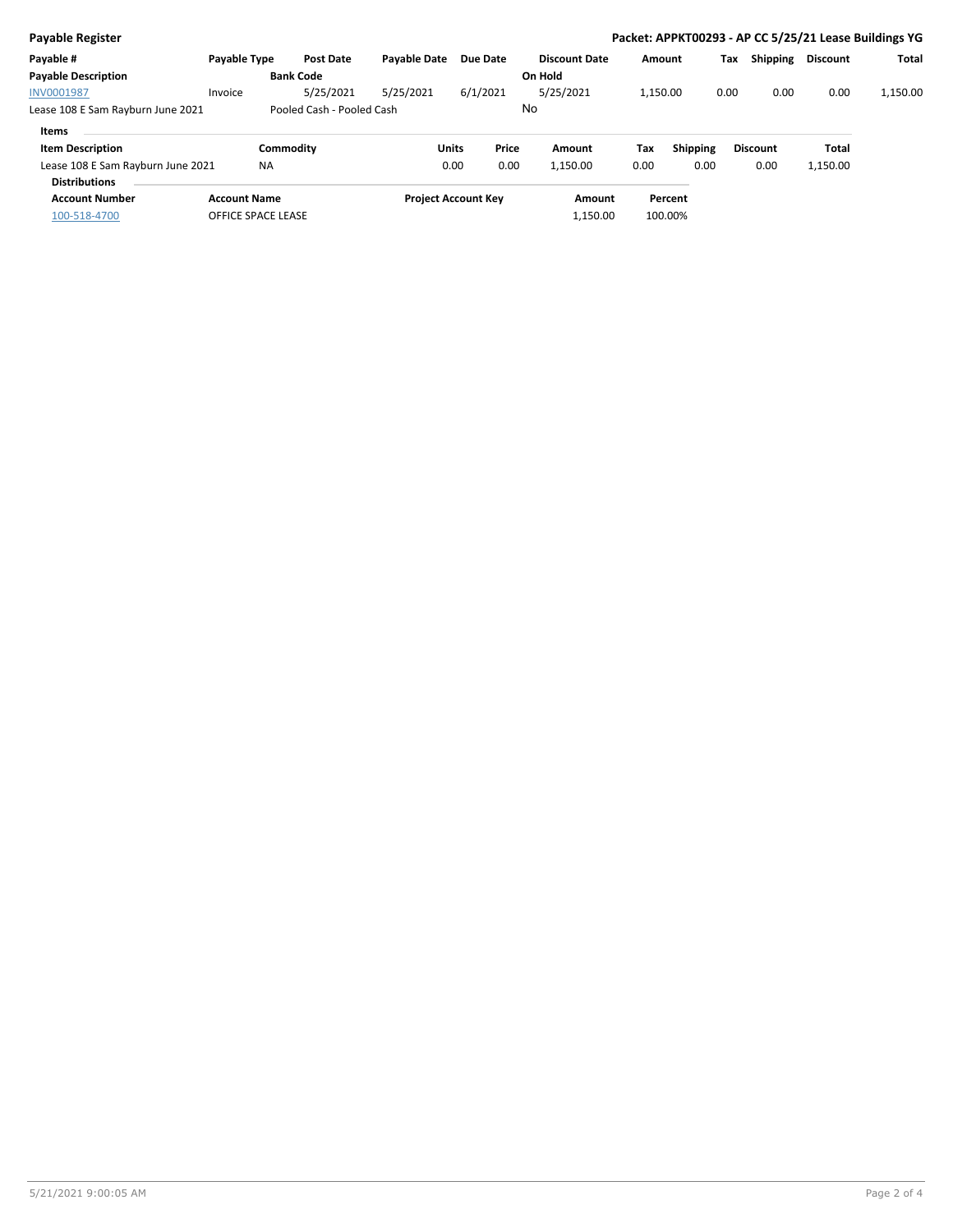## Payable Summary

| Type    | Count               | Gross    | Tax  | <b>Shipping</b> | <b>Discount</b> | <b>Total</b> | <b>Manual Payment</b> | <b>Balance</b> |
|---------|---------------------|----------|------|-----------------|-----------------|--------------|-----------------------|----------------|
| Invoice |                     | 8,225.00 | 0.00 | 0.OC            | 0.00            | 8,225.00     | 0.00                  | 8,225.00       |
|         | <b>Grand Total:</b> | 8.225.00 | 0.00 | 0.00            | 0.00            | 8,225.00     | 0.00                  | 8,225.00       |